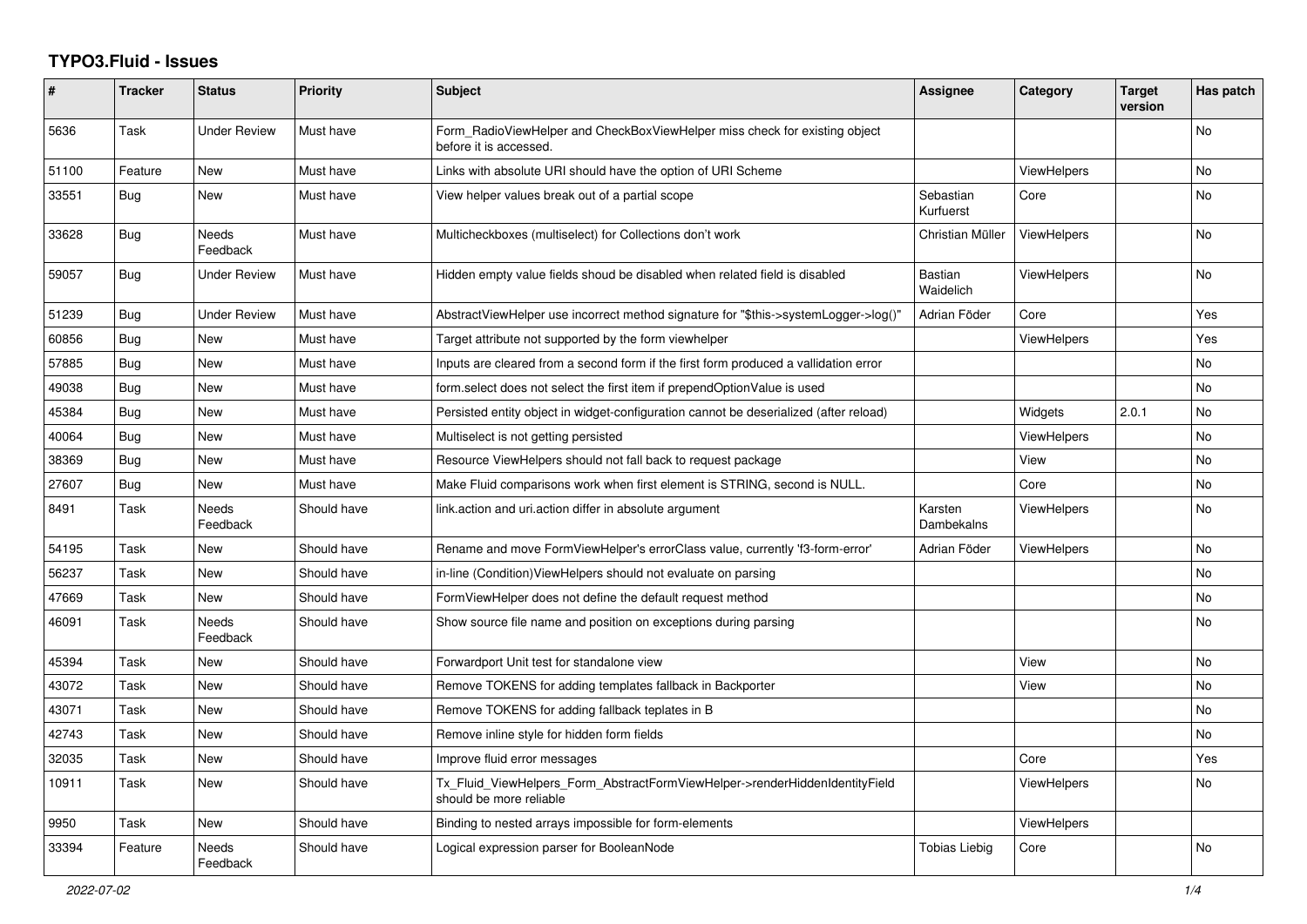| #     | <b>Tracker</b> | <b>Status</b>            | <b>Priority</b> | <b>Subject</b>                                                                                | Assignee                    | Category           | Target<br>version | Has patch |
|-------|----------------|--------------------------|-----------------|-----------------------------------------------------------------------------------------------|-----------------------------|--------------------|-------------------|-----------|
| 5933  | Feature        | Accepted                 | Should have     | Optional section rendering                                                                    | Sebastian<br>Kurfuerst      | <b>ViewHelpers</b> |                   | <b>No</b> |
| 52640 | Feature        | <b>Under Review</b>      | Should have     | Create an UnlessViewHelper as opposite to the IfViewHelper                                    | Marc Neuhaus                |                    |                   | No        |
| 43346 | Feature        | <b>Under Review</b>      | Should have     | Allow property mapping configuration via template                                             | Karsten<br>Dambekalns       | <b>ViewHelpers</b> | 2.1               | No        |
| 37095 | Feature        | New                      | Should have     | It should be possible to set a different template on a Fluid TemplateView inside an<br>action | Christopher<br>Hlubek       |                    |                   | No        |
| 60271 | Feature        | <b>New</b>               | Should have     | Paginate viewhelper, should also support arrays                                               |                             |                    |                   | No        |
| 60003 | Feature        | New                      | Should have     | Add required-Attribute to f:form.password                                                     |                             | ViewHelpers        |                   | No        |
| 51277 | Feature        | New                      | Should have     | ViewHelper context should be aware of actual file occurrence                                  |                             |                    |                   | No        |
| 49756 | Feature        | <b>Under Review</b>      | Should have     | Select values by array key in checkbox viewhelper                                             |                             |                    |                   | No        |
| 46545 | Feature        | <b>New</b>               | Should have     | Better support for arrays in options of SelectViewHelper                                      |                             |                    |                   | No        |
| 46257 | Feature        | <b>Under Review</b>      | Should have     | Add escape sequence support for Fluid                                                         |                             | Core               |                   | No        |
| 45345 | Feature        | Needs<br>Feedback        | Should have     | Easy to use comments for fluid that won't show in output                                      |                             |                    |                   |           |
| 45153 | Feature        | <b>New</b>               | Should have     | f:be.menus.actionMenuItem - Detection of the current select option is insufficient            |                             |                    |                   | <b>No</b> |
| 42397 | Feature        | <b>New</b>               | Should have     | Missing viewhelper for general links                                                          |                             |                    |                   | No        |
| 40081 | Feature        | <b>New</b>               | Should have     | Allow assigned variables as keys in arrays                                                    |                             |                    |                   | No        |
| 39936 | Feature        | New                      | Should have     | registerTagAttribute should handle default values                                             |                             | ViewHelpers        |                   | No        |
| 38130 | Feature        | New                      | Should have     | Checkboxes and multiple select fields should have an assignable default value                 |                             |                    |                   | No        |
| 36410 | Feature        | <b>New</b>               | Should have     | Allow templates to send arguments back to layout                                              |                             | ViewHelpers        |                   | No        |
| 33215 | Feature        | <b>New</b>               | Should have     | RFC: Dynamic values in ObjectAccess paths                                                     |                             |                    |                   | No.       |
| 31955 | Feature        | <b>New</b>               | Should have     | f:uri.widget                                                                                  |                             | Widgets            |                   | No        |
| 9514  | Feature        | New                      | Should have     | Support explicit Array Arguments for ViewHelpers                                              |                             |                    |                   |           |
| 4704  | Feature        | New                      | Should have     | Improve parsing exception messages                                                            |                             | Core               |                   |           |
| 3291  | Feature        | <b>Needs</b><br>Feedback | Should have     | Cacheable viewhelpers                                                                         |                             |                    |                   | No        |
| 40998 | Bug            | <b>Under Review</b>      | Should have     | Missing parent request namespaces in form field name prefix                                   | Sebastian<br>Kurfuerst      | ViewHelpers        | 1.1.1             | No        |
| 28551 | <b>Bug</b>     | Accepted                 | Should have     | (v4) backport VHTest                                                                          | Sebastian<br>Kurfuerst      |                    |                   | No        |
| 12863 | <b>Bug</b>     | <b>New</b>               | Should have     | Attributes of a viewhelper can't contain a '-'                                                | Sebastian<br>Kurfuerst      | Core               |                   | No        |
| 36662 | <b>Bug</b>     | Needs<br>Feedback        | Should have     | Checked state isn't always correct when property is collection                                | Kevin Ulrich<br>Moschallski | ViewHelpers        | 1.1.1             | No        |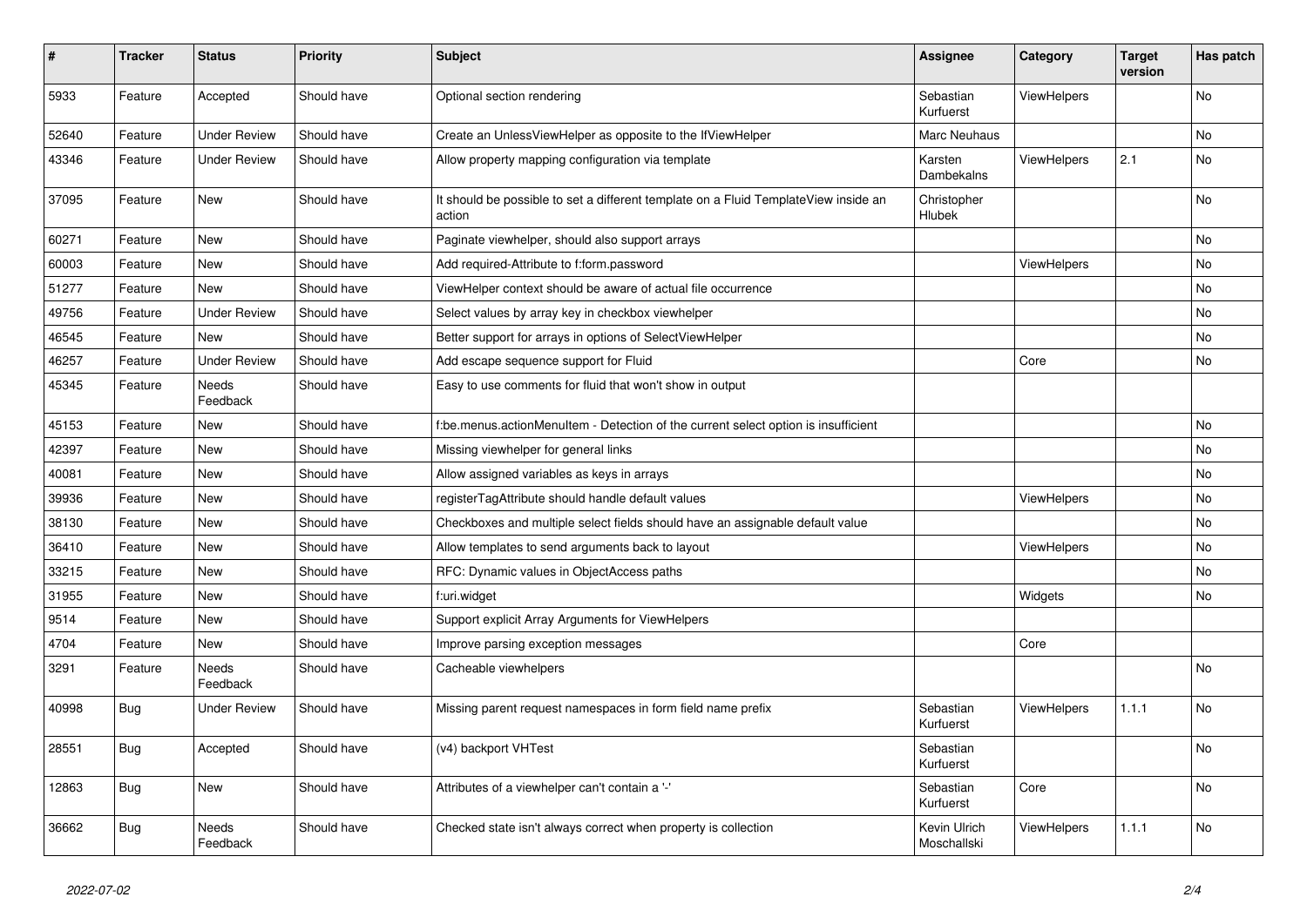| $\pmb{\#}$ | <b>Tracker</b> | <b>Status</b>       | <b>Priority</b> | <b>Subject</b>                                                                                              | <b>Assignee</b>      | Category           | <b>Target</b><br>version | Has patch |
|------------|----------------|---------------------|-----------------|-------------------------------------------------------------------------------------------------------------|----------------------|--------------------|--------------------------|-----------|
| 55008      | Bug            | <b>Under Review</b> | Should have     | Interceptors should be used in Partials                                                                     | Christian Müller     |                    |                          | <b>No</b> |
| 58862      | <b>Bug</b>     | Needs<br>Feedback   | Should have     | FormViewHelper doesn't accept NULL as value for \$arguments                                                 | Bastian<br>Waidelich | ViewHelpers        |                          | Yes       |
| 53806      | Bug            | <b>Under Review</b> | Should have     | Paginate widget maximumNumberOfLinks rendering wrong number of links                                        | Bastian<br>Waidelich | Widgets            |                          | No        |
| 65424      | Bug            | <b>Under Review</b> | Should have     | SelectViewHelper must respect option(Value Label)Field for arrays                                           |                      | <b>ViewHelpers</b> |                          | No        |
| 58983      | Bug            | New                 | Should have     | format.date does not respect linebreaks and throws exception                                                |                      |                    |                          | No        |
| 58921      | Bug            | New                 | Should have     | f:form.* VHs crash if NOT inside f:form but followed by f:form                                              |                      |                    |                          | No.       |
| 54284      | Bug            | <b>New</b>          | Should have     | Default Option for Switch/Case VH                                                                           |                      | ViewHelpers        |                          | No        |
| 52591      | Bug            | New                 | Should have     | The Pagination Widget broken for joined objects                                                             |                      |                    |                          | No        |
| 52536      | <b>Bug</b>     | <b>Under Review</b> | Should have     | Errorclass not set if no property-attribute set                                                             |                      |                    |                          |           |
| 52419      | Bug            | <b>New</b>          | Should have     | Wrong PHPDocs notation for default value inline f:translate viewhelper                                      |                      |                    | 2.0                      | No        |
| 50888      | Bug            | <b>Under Review</b> | Should have     | WSOD by changing name of section and if Fluid caches are generated                                          |                      |                    |                          | No        |
| 49600      | Bug            | <b>New</b>          | Should have     | f:form tag shown as a HTML on frontend                                                                      |                      | ViewHelpers        |                          | No        |
| 47006      | Bug            | <b>Under Review</b> | Should have     | widget identifier are not unique                                                                            |                      |                    |                          | No        |
| 46289      | Bug            | Needs<br>Feedback   | Should have     | Enable Escaping Interceptor in XML request format                                                           |                      | View               | 2.0.1                    | No        |
| 44234      | Bug            | <b>Under Review</b> | Should have     | selectViewHelper's sorting does not respect locale collation                                                |                      | ViewHelpers        | 2.1                      | No        |
| 39990      | Bug            | New                 | Should have     | Same form twice in one template: hidden fields for empty values are only rendered<br>once                   |                      | Core               |                          | No        |
| 37619      | Bug            | New                 | Should have     | Fatal Error when using variable in name attribute of Section ViewHelper                                     |                      | ViewHelpers        |                          | No.       |
| 36655      | Bug            | <b>New</b>          | Should have     | <b>Pagination Links</b>                                                                                     |                      | Widgets            |                          | No        |
| 34682      | Bug            | <b>Under Review</b> | Should have     | Radio Button missing checked on validation error                                                            |                      | ViewHelpers        |                          | No        |
| 30937      | Bug            | New                 | Should have     | CropViewHelper stringToTruncate can't be supplied so it can't be easily extended                            |                      | ViewHelpers        |                          | Yes       |
| 28554      | <b>Bug</b>     | New                 | Should have     | (v4) implement feature flag to disable caching                                                              |                      |                    |                          | No        |
| 28553      | Bug            | New                 | Should have     | improve XHProf test setup                                                                                   |                      |                    |                          | No        |
| 28552      | Bug            | New                 | Should have     | (v5) write ViewHelper test for compiled run; adjust functional test to do two passes<br>(uncached & cached) |                      |                    |                          | No        |
| 28550      | <b>Bug</b>     | New                 | Should have     | (v4) make widgets cacheable, i.e. not implement childnodeaccess interface                                   |                      |                    |                          | No        |
| 28549      | Bug            | New                 | Should have     | make widgets cacheable, i.e. not implement childnodeaccess interface                                        |                      |                    |                          | No        |
| 13045      | <b>Bug</b>     | New                 | Should have     | Entity decode of strings are different between if-conditions and output of variable                         |                      |                    |                          |           |
| 8648       | Bug            | New                 | Should have     | format.crop ViewHelper should support all features of the crop stdWrap function                             |                      | ViewHelpers        |                          | No        |
| 3481       | Bug            | New                 | Should have     | Use ViewHelperVariableContainer in PostParseFacet                                                           |                      | Core               |                          | No        |
| 34309      | Task           | New                 | Could have      | Unknown ViewHelpers cause exception - should be handled more graceful                                       |                      | ViewHelpers        |                          | No        |